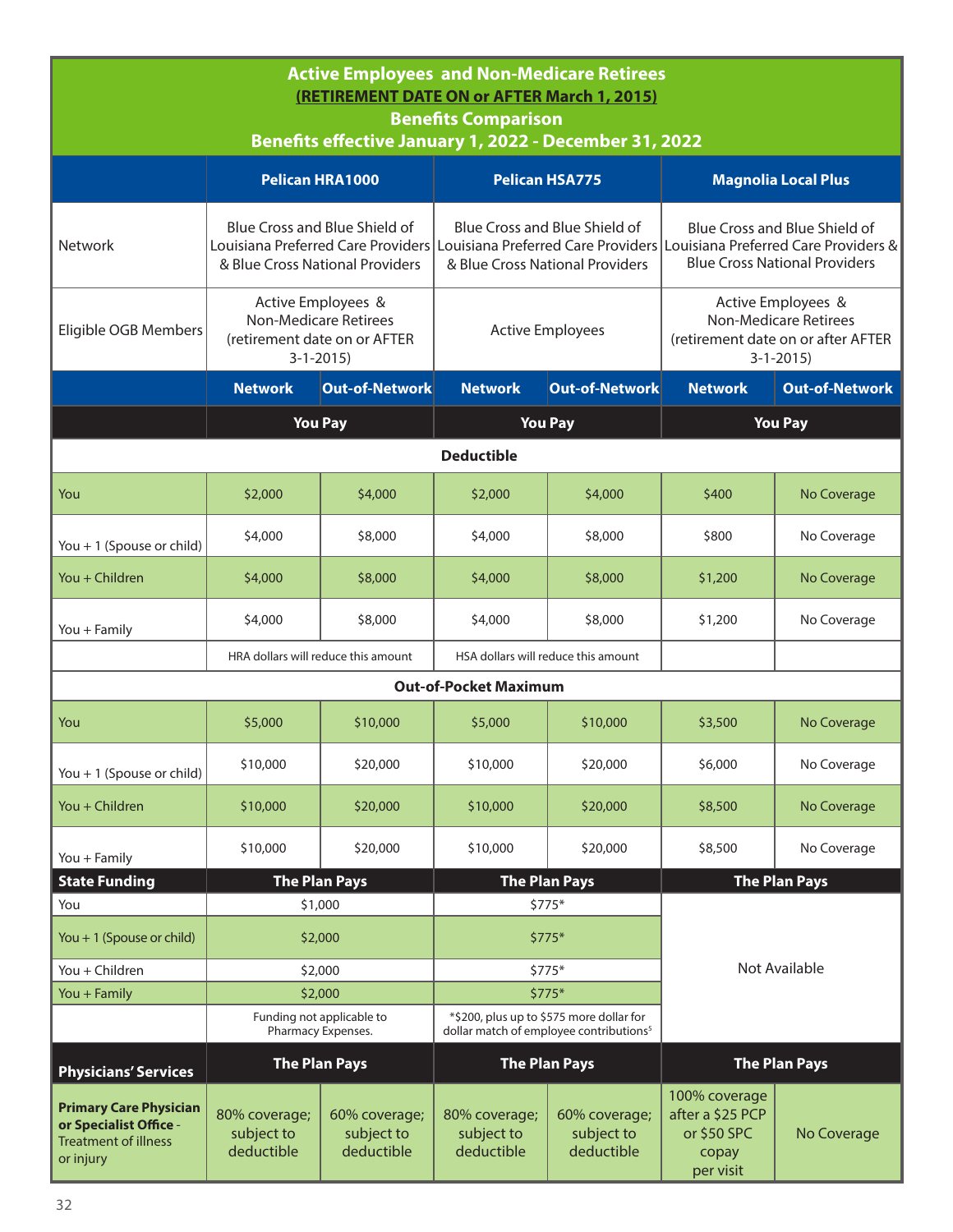## **Active Employees and Non-Medicare Retirees (RETIREMENT DATE ON or AFTER March 1, 2015) Benefits Comparison Benefits effective January 1, 2022 - December 31, 2022 Magnolia Open Access Magnolia Local Vantage Medical Home HMO** Blue Cross and Blue Shield of Louisiana Preferred Care Provider & Blue Cross National Providers Blue Cross and Blue Shield of Louisiana Community Blue & Blue Connect Affinity Health Network "AHN" and standard In-Network and Out-of-Network Active Employees & Non-Medicare Retirees (retirement date on or AFTER 3-1-2015) Active Employees & Non-Medicare Retirees (retirement date on or AFTER 3-1-2015) Active Employees & Non-Medicare Retirees (retirement date on or AFTER 3-1-2015) **Network Out-of-Network Network Out-of-Network Network Out-of-Network You Pay You Pay You Pay Deductible** \$900 \$900 \$400 No Coverage \$400 \$2,000  $$1,800$   $$1,800$   $$800$   $$0$  No Coverage  $$51,800$   $$4,000$ \$2,700 | \$2,700 | \$1,200 | No Coverage | \$1,200 | \$6,000 \$2,700 \$2,700 \$1,200 No Coverage \$1,200 \$6,000 **Out-of-Pocket Maximum** \$3,500 | \$4,700 | \$2,500 | No Coverage | \$3,500 | \$5,000 Benefit Maximum \$6,000 \$8,500 \$5,000 No Coverage \$6,000 \$15,000 Benefit Maximum \$8,500 \ \$12,250 \ \$7,500 \ No Coverage \ \$8,500 \ \$15,000 Benefit Maximum \$8,500 \$12,250 \$7,500 No Coverage \$8,500 \$15,000 Benefit Maximum **The Plan Pays The Plan Pays The Plan Pays** Not Available Not Available Not Available

| <b>The Plan Pays</b>                      |                                           |                                                                             | <b>The Plan Pays</b> | <b>The Plan Pays</b>                                              |                                                                                             |
|-------------------------------------------|-------------------------------------------|-----------------------------------------------------------------------------|----------------------|-------------------------------------------------------------------|---------------------------------------------------------------------------------------------|
| 90% coverage;<br>subject to<br>deductible | 70% coverage;<br>subject to<br>deductible | 100% coverage after<br>$\vert$ a \$25 PCP or \$50 SPC<br>copay<br>per visit | No Coverage          | 100% coverage after<br>Οľ<br>\$45 AHN/\$65 SPC<br>copay per visit | a \$20 AHN/\$40 PCP $\vert$ 50% coverage; subject<br>to Out-of-Network<br><b>Deductible</b> |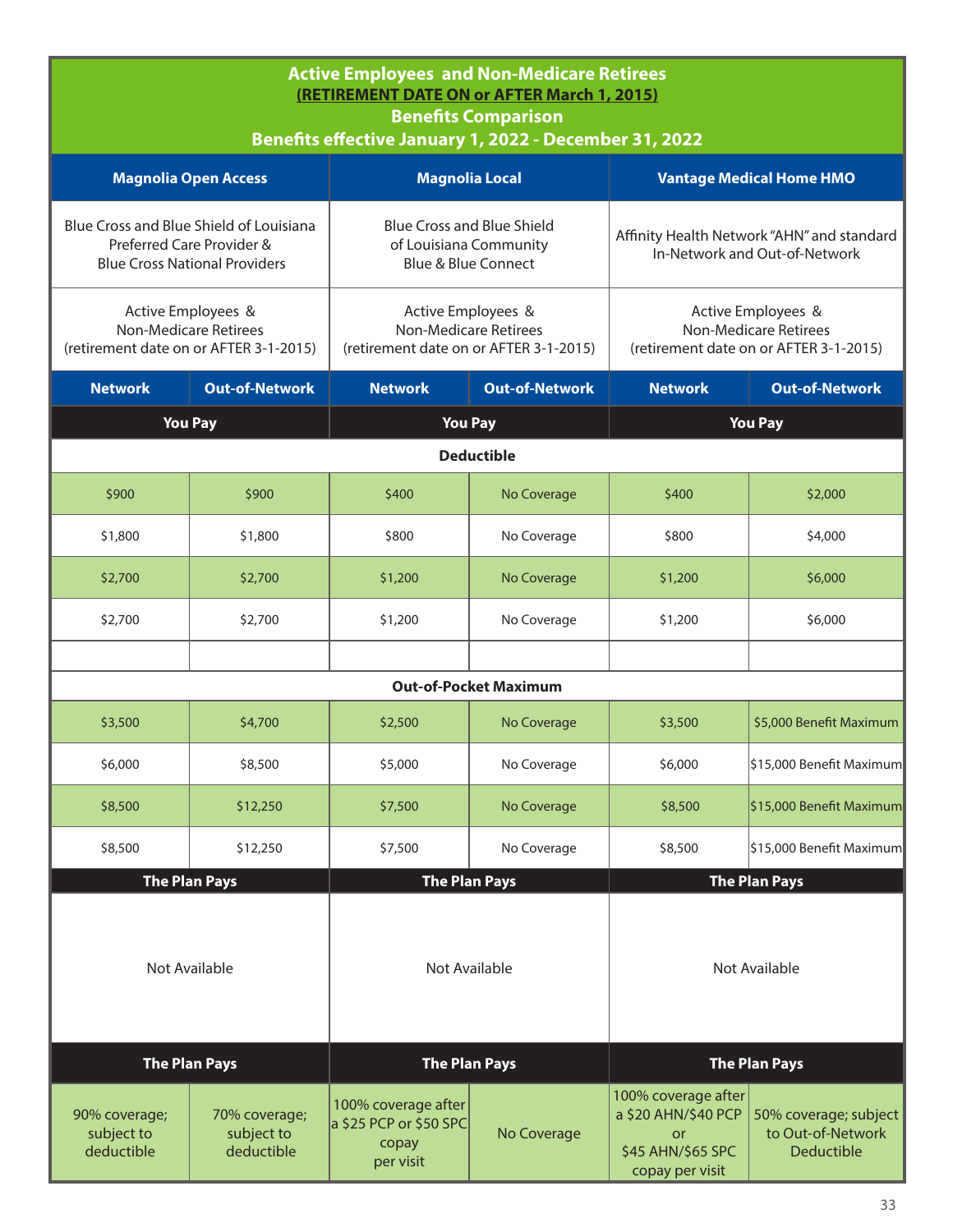| <b>Active Employees and Non-Medicare Retirees</b><br><b>(RETIREMENT DATE ON or AFTER March 1, 2015)</b><br><b>Benefits Comparison</b>                                                                                     |                                                |                                                                                                                                                                            |                                                |                                                                                                                                                                            |                                                                                                                                      |                                         |  |
|---------------------------------------------------------------------------------------------------------------------------------------------------------------------------------------------------------------------------|------------------------------------------------|----------------------------------------------------------------------------------------------------------------------------------------------------------------------------|------------------------------------------------|----------------------------------------------------------------------------------------------------------------------------------------------------------------------------|--------------------------------------------------------------------------------------------------------------------------------------|-----------------------------------------|--|
|                                                                                                                                                                                                                           |                                                | Benefits effective January 1, 2022 - December 31, 2022                                                                                                                     |                                                |                                                                                                                                                                            |                                                                                                                                      |                                         |  |
|                                                                                                                                                                                                                           |                                                | <b>Pelican HRA1000</b>                                                                                                                                                     | <b>Pelican HSA775</b>                          |                                                                                                                                                                            |                                                                                                                                      | Magnolia Local Plus                     |  |
|                                                                                                                                                                                                                           | <b>Network</b>                                 | Out-of-<br><b>Network</b>                                                                                                                                                  | <b>Network</b>                                 | Out-of-<br><b>Network</b>                                                                                                                                                  | <b>Network</b>                                                                                                                       | <b>Out-of-Network</b>                   |  |
| <b>Physicians' Services</b>                                                                                                                                                                                               |                                                | <b>The Plan Pays</b>                                                                                                                                                       |                                                | <b>The Plan Pays</b>                                                                                                                                                       |                                                                                                                                      | <b>The Plan Pays</b>                    |  |
| <b>Maternity Care</b><br>(prenatal, delivery<br>and postpartum)                                                                                                                                                           | 80% coverage;<br>subject to<br>deductible      | 60% coverage;<br>subject to<br>deductible                                                                                                                                  | 80% coverage;<br>subject to<br>deductible      | 60% coverage;<br>subject to<br>deductible                                                                                                                                  | 100% coverage;<br>after a \$90 copay<br>per pregnancy                                                                                | No Coverage                             |  |
| <b>Physician Services</b><br><b>Furnished in a Hospital</b><br>Visits; surgery in general,<br>including charges by<br>surgeon, anesthesiologist,<br>pathologist and radiologist.                                          | 80% coverage;<br>subject to<br>deductible      | 60% coverage;<br>subject to<br>deductible                                                                                                                                  | 80% coverage;<br>subject to<br>deductible      | 60% coverage;<br>subject to<br>deductible                                                                                                                                  | 100% coverage;<br>subject to<br>deductible                                                                                           | No Coverage                             |  |
| <b>Preventative Care</b><br><b>Primary Care Physician or</b><br><b>Specialist Office or Clinic</b><br>For a complete list of<br>benefits, refer to the<br>Preventive and Wellness/<br>Routine Care in the Benefit<br>Plan | 100% coverage;<br>not subject to<br>deductible | 100% of fee<br>schedule amount.<br>Plan participant<br>pays the difference<br>between the billed<br>amount and the fee<br>schedule amount;<br>Not subject to<br>deductible | 100% coverage;<br>not subject to<br>deductible | 100% of fee<br>schedule amount.<br>Plan participant<br>pays the difference<br>between the billed<br>amount and the fee<br>schedule amount;<br>Not subject to<br>deductible | 100% coverage;<br>not subject to<br>deductible                                                                                       | No Coverage                             |  |
| <b>Physician Services for</b><br><b>Emergency Room Care</b>                                                                                                                                                               | 80% coverage;<br>subject to<br>deductible      | 80% coverage;<br>subject to<br>deductible                                                                                                                                  | 80% coverage;<br>subject to<br>deductible      | 80% coverage;<br>subject to<br>deductible                                                                                                                                  | 100% coverage;<br>subject to<br>deductible                                                                                           | 100% coverage;<br>subject to deductible |  |
| <b>Allergy Shots and Serum</b><br>Copay per visit is applicable<br>only to office visit                                                                                                                                   | 80% coverage;<br>subject to<br>deductible      | 60% coverage;<br>subject to<br>deductible                                                                                                                                  | 80% coverage;<br>subject to<br>deductible      | 60% coverage;<br>subject to<br>deductible                                                                                                                                  | 100% coverage<br>after a \$25 PCP<br>or \$50 SPC per<br>office visit copay<br>per visit; shots and<br>serum 100% after<br>deductible | No Coverage                             |  |
| <b>Outpatient Surgery/</b><br><b>Services</b><br>When billed as office visits                                                                                                                                             | 80% coverage;<br>subject to<br>deductible      | 60% coverage;<br>subject to<br>deductible                                                                                                                                  | 80% coverage;<br>subject to<br>deductible      | 60% coverage;<br>subject to<br>deductible                                                                                                                                  | 100% coverage;<br>after a \$25 PCP or<br>\$50 SPC per office<br>visit copay per<br>visit                                             | No Coverage                             |  |
| <b>Outpatient Surgery/</b><br><b>Services</b><br>When billed as outpatient<br>surgery at a facility                                                                                                                       | 80% coverage;<br>subject to<br>deductible      | 60% coverage;<br>subject to<br>deductible                                                                                                                                  | 80% coverage;<br>subject to<br>deductible      | 60% coverage;<br>subject to<br>deductible                                                                                                                                  | 100% coverage;<br>subject to<br>deductible                                                                                           | No Coverage                             |  |
| <b>Hospital Services</b>                                                                                                                                                                                                  |                                                | <b>The Plan Pays</b>                                                                                                                                                       |                                                | <b>The Plan Pays</b>                                                                                                                                                       |                                                                                                                                      | <b>The Plan Pays</b>                    |  |
| <b>Inpatient Services</b><br>Inpatient care, delivery and<br>inpatient short-term acute<br>rehabilitation services                                                                                                        | 80% coverage;<br>subject to<br>deductible      | 60% coverage;<br>subject to<br>deductible                                                                                                                                  | 80% coverage;<br>subject to<br>deductible      | 60% coverage;<br>subject to<br>deductible                                                                                                                                  | 100% coverage;<br>after a \$100 copay<br>per day max \$300<br>per admission                                                          | No Coverage                             |  |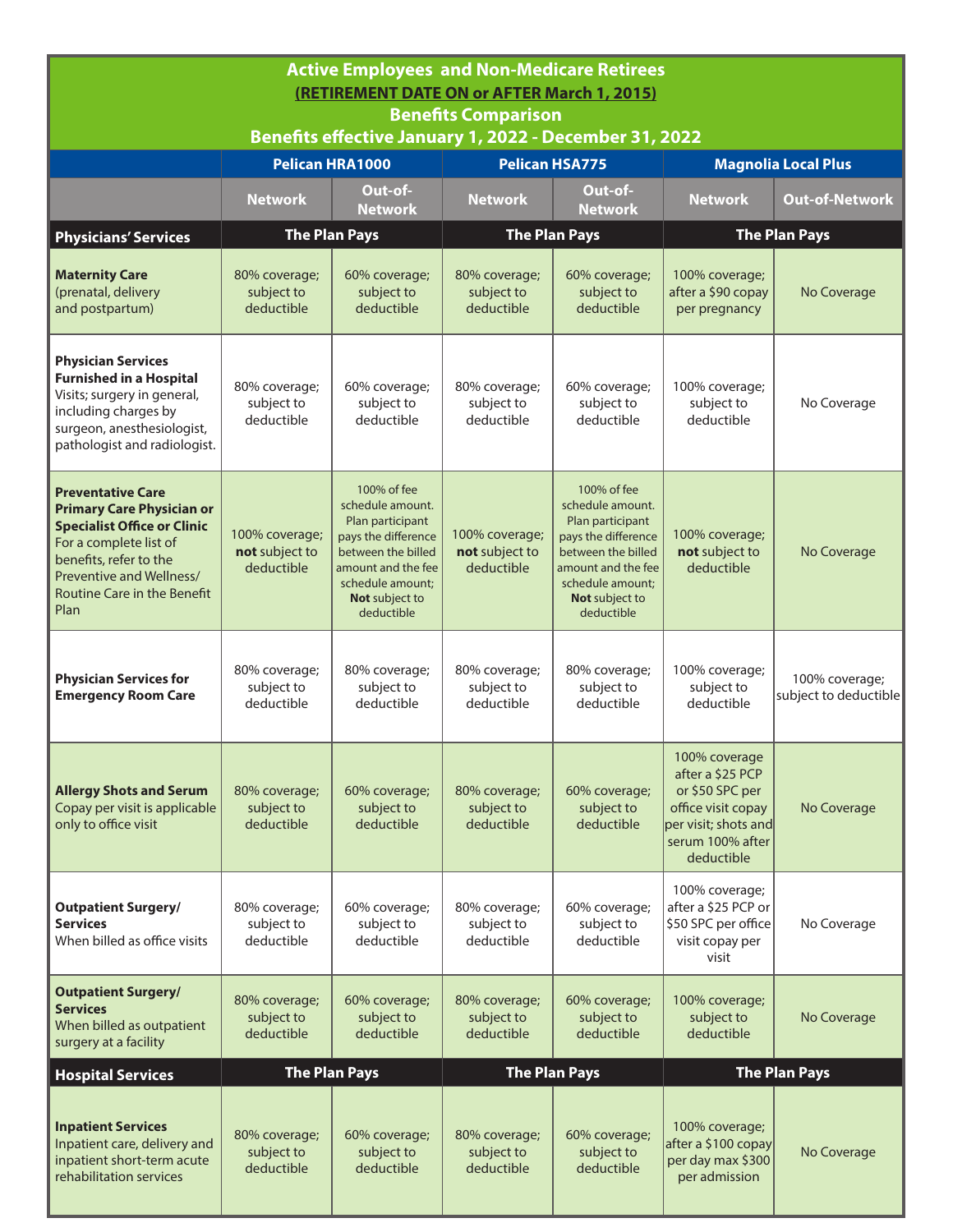| <b>Active Employees and Non-Medicare Retirees</b><br>(RETIREMENT DATE ON or AFTER March 1, 2015)<br><b>Benefits Comparison</b><br>Benefits effective January 1, 2022 - December 31, 2022 |                                                                                |                                                                                                                                |                                         |                                                                                                                                              |                                                                                      |  |
|------------------------------------------------------------------------------------------------------------------------------------------------------------------------------------------|--------------------------------------------------------------------------------|--------------------------------------------------------------------------------------------------------------------------------|-----------------------------------------|----------------------------------------------------------------------------------------------------------------------------------------------|--------------------------------------------------------------------------------------|--|
|                                                                                                                                                                                          | <b>Magnolia Open Access</b>                                                    |                                                                                                                                | <b>Magnolia Local</b>                   |                                                                                                                                              | <b>Vantage Medical Home HMO</b>                                                      |  |
| <b>Network</b>                                                                                                                                                                           | <b>Out-of-Network</b>                                                          | <b>Network</b>                                                                                                                 | <b>Out-of-Network</b>                   | <b>Network</b>                                                                                                                               | <b>Out-of-Network</b>                                                                |  |
|                                                                                                                                                                                          | <b>The Plan Pays</b>                                                           |                                                                                                                                | <b>The Plan Pays</b>                    |                                                                                                                                              | <b>The Plan Pays</b>                                                                 |  |
| 90% coverage;<br>subject to deductible                                                                                                                                                   | 70% coverage;<br>subject to deductible                                         | 100% coverage;<br>after a \$90 copay per<br>pregnancy                                                                          | No Coverage                             | 100% coverage after a<br>\$20 AHN/\$40 copay per<br>pregnancy                                                                                | 50% coverage; subject<br>to Out-of-Network<br><b>Deductible</b>                      |  |
| 90% coverage;<br>subject to deductible                                                                                                                                                   | 70% coverage;<br>subject to deductible                                         | 100% coverage;<br>subject to deductible                                                                                        | No Coverage                             | 100% coverage;<br>subject to In-Network<br>deductible                                                                                        | 50% coverage; subject<br>to Out-of-Network<br>Deductible                             |  |
| 100% coverage;<br>not subject to<br>deductible                                                                                                                                           | 70% coverage;<br>subject to deductible                                         | 100% coverage;<br>not subject to<br>deductible                                                                                 | No Coverage                             | 100% coverage; not<br>deductible                                                                                                             | 50% coverage; not<br>subject to In-Network   subject to Out-of-Network<br>deductible |  |
| 90% coverage;<br>subject to deductible                                                                                                                                                   | 90% coverage;<br>subject to deductible                                         | 100% coverage;<br>subject to deductible                                                                                        | 100% coverage;<br>subject to deductible | 100% coverage;<br>subject to In-Network<br>deductible                                                                                        | 100% coverage; subject to<br>In-Network deductible                                   |  |
| 90% coverage; subject<br>to deductible                                                                                                                                                   | 70% coverage; subject<br>to deductible                                         | 100% coverage after a<br>\$25 PCP or \$50 SPC per<br>office visit copay per<br>visit; shots and serum<br>100% after deductible | No Coverage                             | 80% coverage;<br>subject to In-Network<br>deductible                                                                                         | 50% coverage; subject<br>to Out-of-Network<br>deductible                             |  |
| 90% coverage;<br>subject to deductible                                                                                                                                                   | 70% coverage;<br>subject to deductible                                         | 100% coverage;<br>after a \$25 PCP or \$50<br>SPC per office visit<br>copay per visit                                          | No Coverage                             | 100% coverage after<br>a \$20 AHN/\$40 PCP or<br>\$45 AHN/\$65 SPC office<br>visit copay per visit                                           | 50% coverage; subject<br>to Out-of-Network<br>Deductible                             |  |
| 90% coverage;<br>subject to deductible                                                                                                                                                   | 70% coverage;<br>subject to deductible                                         | 100% coverage;<br>subject to deductible                                                                                        | No Coverage                             | 100% coverage;<br>subject to In-Network<br>deductible                                                                                        | 50% coverage; subject<br>to Out-of-Network<br><b>Deductible</b>                      |  |
|                                                                                                                                                                                          | <b>The Plan Pays</b>                                                           |                                                                                                                                | <b>The Plan Pays</b>                    |                                                                                                                                              | <b>The Plan Pays</b>                                                                 |  |
| 90% coverage;<br>subject to deductible                                                                                                                                                   | 70% coverage;<br>subject to deductible +<br>\$50 copay<br>per day (days 1 - 5) | 100% coverage;<br>after a \$100 copay<br>per day max \$300 per<br>admission                                                    | No Coverage                             | 100% coverage after<br>\$100 AHN/\$250<br>copay per day; max<br>\$300 AHN/\$750<br>per admission; not<br>subject to In-Network<br>deductible | 50% coverage; subject<br>to Out-of-Network<br><b>Deductible</b>                      |  |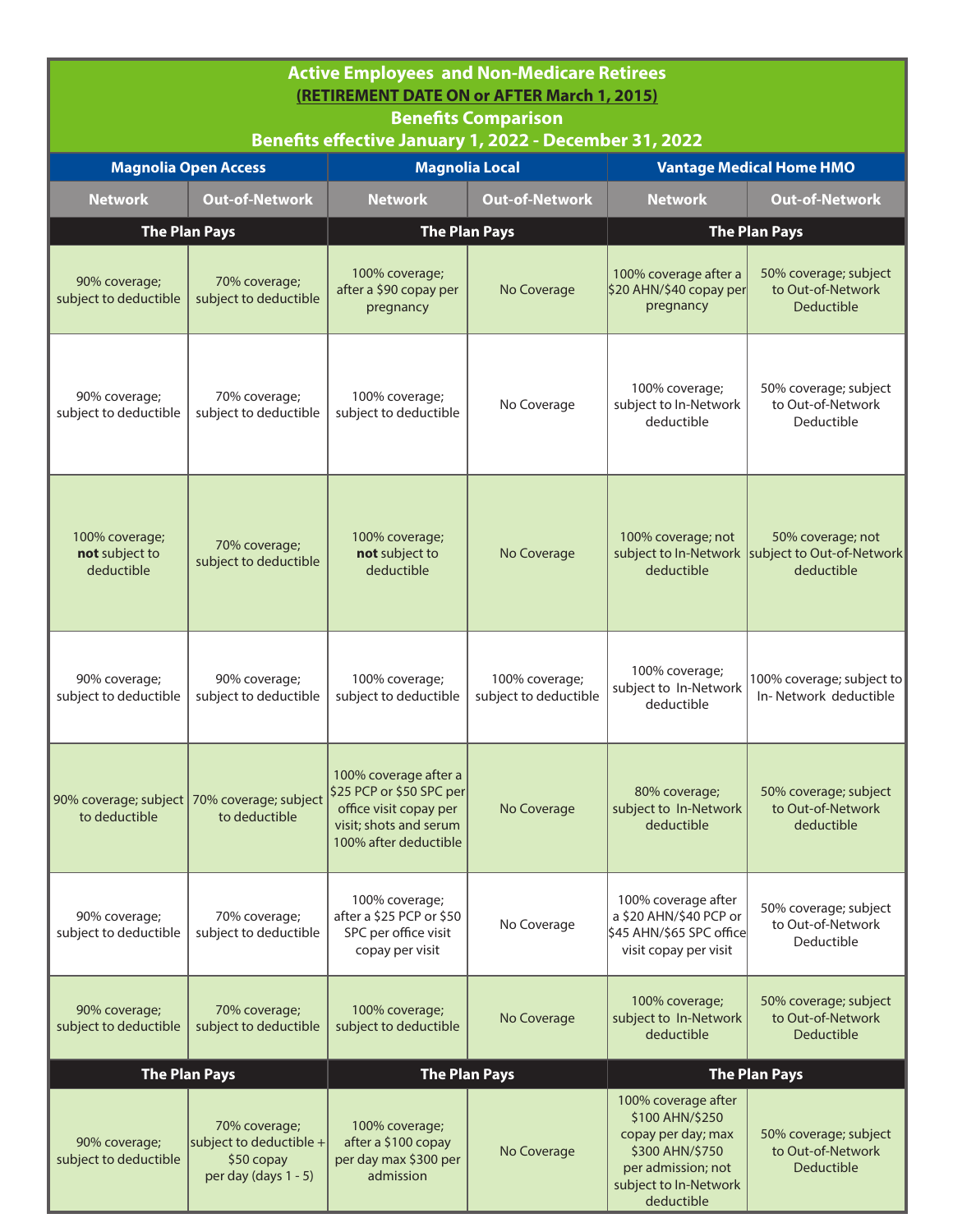| <b>Active Employees and Non-Medicare Retirees</b><br>(RETIREMENT DATE ON or AFTER March 1, 2015)<br><b>Benefits Comparison</b><br>Benefits effective January 1, 2022 - December 31, 2022 |                                           |                                           |                                           |                                                          |                                                                                |                                                                     |  |  |
|------------------------------------------------------------------------------------------------------------------------------------------------------------------------------------------|-------------------------------------------|-------------------------------------------|-------------------------------------------|----------------------------------------------------------|--------------------------------------------------------------------------------|---------------------------------------------------------------------|--|--|
|                                                                                                                                                                                          |                                           | <b>Pelican HRA1000</b>                    |                                           | <b>Pelican HSA775</b>                                    |                                                                                | <b>Magnolia Local Plus</b>                                          |  |  |
|                                                                                                                                                                                          | <b>Network</b>                            | <b>Out-of-Network</b>                     | <b>Network</b>                            | <b>Out-of-Network</b>                                    | <b>Network</b>                                                                 | <b>Out-of-Network</b>                                               |  |  |
| <b>Hospital Services</b>                                                                                                                                                                 |                                           | <b>The Plan Pays</b>                      |                                           | <b>The Plan Pays</b>                                     |                                                                                | <b>The Plan Pays</b>                                                |  |  |
| <b>Outpatient Surgery/Services</b><br><b>Hospital / Facility</b>                                                                                                                         | 80% coverage;<br>subject to<br>deductible | 60% coverage;<br>subject to<br>deductible | 80% coverage;<br>subject to<br>deductible | 60% coverage;<br>subject to deductible                   | 100% coverage;<br>after a \$100<br>facility copay<br>per visit                 | No Coverage                                                         |  |  |
| <b>Emergency Room - Hospital</b><br>(Facility)<br>Treatment of an emergency<br>medical condition or injury                                                                               | 80% coverage;<br>subject to<br>deductible | 80% coverage;<br>subject to<br>deductible | 80% coverage;<br>subject to<br>deductible | 80% coverage;<br>subject to deductible per visit; waived | 100% coverage<br>after \$200 copay<br>if admitted                              | 100% coverage after<br>\$200 copay per visit;<br>waived if admitted |  |  |
| <b>Behavioral Health</b>                                                                                                                                                                 |                                           | <b>The Plan Pays</b>                      |                                           | <b>The Plan Pays</b>                                     |                                                                                | <b>The Plan Pays</b>                                                |  |  |
| <b>Mental Health and Substance</b><br>Abuse<br><b>Inpatient Facility</b>                                                                                                                 | 80% coverage;<br>subject to<br>deductible | 60% coverage;<br>subject to<br>deductible | 80% coverage;<br>subject to<br>deductible | 60% coverage;<br>subject to deductible                   | 100% coverage;<br>after a \$100<br>copay per day<br>max \$300 per<br>admission | No Coverage                                                         |  |  |
| <b>Mental Health and Substance</b><br>Abuse Outpatient Visits -<br>Professional                                                                                                          | 80% coverage;<br>subject to<br>deductible | 60% coverage;<br>subject to<br>deductible | 80% coverage;<br>subject to<br>deductible | 60% coverage;<br>subject to deductible                   | 100% coverage;<br>after a \$25<br>copay per visit                              | No Coverage                                                         |  |  |
| <b>Other Coverage</b>                                                                                                                                                                    |                                           | <b>The Plan Pays</b>                      |                                           | <b>The Plan Pays</b>                                     | <b>The Plan Pays</b>                                                           |                                                                     |  |  |
| <b>Outpatient Acute Short-Term</b><br><b>Rehabilitation Services</b><br>Physical Therapy, Speech Therapy,<br>Occupational Therapy, Other<br>short term rehabilitative services           | 80% coverage;<br>subject to<br>deductible | 60% coverage;<br>subject to<br>deductible | 80% coverage;<br>subject to<br>deductible | 60% coverage;<br>subject to deductible                   | 100% coverage;<br>after a \$25<br>copay per visit                              | No Coverage                                                         |  |  |
| <b>Chiropractic Care</b>                                                                                                                                                                 | 80% coverage;<br>subject to<br>deductible | 60% coverage;<br>subject to<br>deductible | 80% coverage;<br>subject to<br>deductible | 60% coverage;<br>subject to deductible                   | 100% coverage;<br>after a \$25<br>copay per visit                              | No Coverage                                                         |  |  |
| <b>Hearing Aid</b><br>Not covered for individuals age<br>eighteen (18) and older                                                                                                         | 80% coverage;<br>subject to<br>deductible | No Coverage                               | 80% coverage;<br>subject to<br>deductible | No Coverage                                              | 80% coverage;<br>subject to<br>deductible                                      | No Coverage                                                         |  |  |
| Vision Exam (routine) and Eye<br>Wear                                                                                                                                                    | No Coverage                               | No Coverage                               | No Coverage                               | No Coverage                                              | No Coverage                                                                    | No Coverage                                                         |  |  |
| <b>Comprehensive Dental</b>                                                                                                                                                              | No Coverage                               | No Coverage                               | No Coverage                               | No Coverage                                              | No Coverage                                                                    | No Coverage                                                         |  |  |
| <b>Urgent Care Center</b>                                                                                                                                                                | 80% coverage;<br>subject to<br>deductible | 60% coverage;<br>subject to<br>deductible | 80% coverage;<br>subject to<br>deductible | 60% coverage;<br>subject to deductible                   | 100% coverage<br>after a \$50<br>copay per visit                               | No Coverage                                                         |  |  |
| <b>Home Health Care Services</b>                                                                                                                                                         | 80% coverage;<br>subject to<br>deductible | 60% coverage;<br>subject to<br>deductible | 80% coverage;<br>subject to<br>deductible | 60% coverage;<br>subject to deductible                   | 100% coverage<br>subject to<br>deductible                                      | No Coverage                                                         |  |  |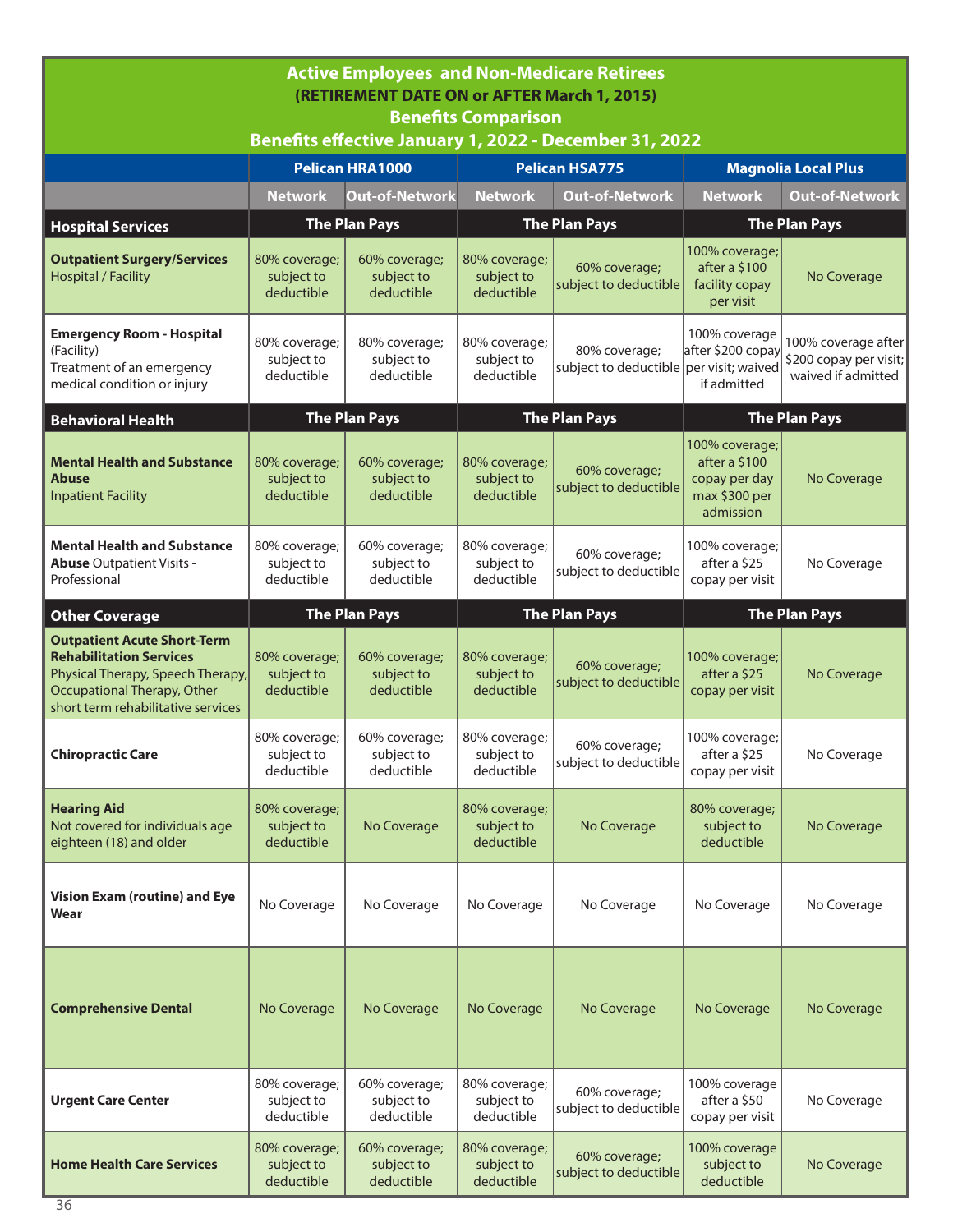| <b>Active Employees and Non-Medicare Retirees</b><br>(RETIREMENT DATE ON or AFTER March 1, 2015)<br><b>Benefits Comparison</b><br>Benefits effective January 1, 2022 - December 31, 2022 |                                                                                                                                       |                                                                             |                                                                     |                                                                                                                                                                        |                                                                                                                                                                                        |  |  |
|------------------------------------------------------------------------------------------------------------------------------------------------------------------------------------------|---------------------------------------------------------------------------------------------------------------------------------------|-----------------------------------------------------------------------------|---------------------------------------------------------------------|------------------------------------------------------------------------------------------------------------------------------------------------------------------------|----------------------------------------------------------------------------------------------------------------------------------------------------------------------------------------|--|--|
|                                                                                                                                                                                          | <b>Magnolia Open Access</b>                                                                                                           | <b>Magnolia Local</b>                                                       |                                                                     |                                                                                                                                                                        | <b>Vantage Medical Home HMO</b>                                                                                                                                                        |  |  |
| <b>Network</b>                                                                                                                                                                           | <b>Out-of-Network</b>                                                                                                                 | <b>Network</b>                                                              | <b>Out-of-Network</b>                                               | <b>Network</b>                                                                                                                                                         | <b>Out-of-Network</b>                                                                                                                                                                  |  |  |
| <b>The Plan Pays</b>                                                                                                                                                                     |                                                                                                                                       | <b>The Plan Pays</b>                                                        |                                                                     |                                                                                                                                                                        | <b>The Plan Pays</b>                                                                                                                                                                   |  |  |
| 90% coverage;<br>subject to deductible                                                                                                                                                   | 70% coverage;<br>subject to deductible                                                                                                | 100% coverage;<br>after a \$100 facility<br>copay per visit                 | No Coverage                                                         | 100% coverage after a<br>\$100 AHN/\$250 copay; not<br>subject to deductible                                                                                           | 50% coverage; subject to<br>Out-of-Network Deductible                                                                                                                                  |  |  |
| to deductible; \$150<br>if admitted                                                                                                                                                      | 90% coverage; subject 90% coverage; subject<br>to deductible; \$150<br>copay per visit; waived copay per visit; waived<br>if admitted | 100% coverage after<br>\$150 copay per visit;<br>waived if admitted         | 100% coverage after<br>\$150 copay per visit;<br>waived if admitted | 100% coverage after a<br>\$200 copay per visit;<br>waived if admitted                                                                                                  | 100% coverage after \$200<br>copay per visit; waived if<br>admitted                                                                                                                    |  |  |
|                                                                                                                                                                                          | <b>The Plan Pays</b>                                                                                                                  | <b>The Plan Pays</b>                                                        |                                                                     |                                                                                                                                                                        | <b>The Plan Pays</b>                                                                                                                                                                   |  |  |
| 90% coverage;<br>subject to deductible                                                                                                                                                   | 70% coverage;<br>subject to deductible<br>+ \$50 copay per day<br>(days 1-5)                                                          | 100% coverage;<br>after a \$100 copay<br>per day max \$300 per<br>admission | No Coverage                                                         | 100% coverage after \$100<br>AHN/\$250 copay per day;<br>max \$300 AHN/\$750 per<br>admission; not subject to<br>In-Network deductible                                 | 50% coverage; subject to<br><b>Out-of-Network Deductible</b>                                                                                                                           |  |  |
| 90% coverage;<br>subject to deductible                                                                                                                                                   | 70% coverage;<br>subject to deductible                                                                                                | 100% coverage;<br>after a \$25 copay per<br>visit                           | No Coverage                                                         | 100% coverage after a \$20<br>AHN/\$40 PCP copay per<br>visit                                                                                                          | 50% coverage; subject to<br>Out-of-Network deductible                                                                                                                                  |  |  |
|                                                                                                                                                                                          | <b>The Plan Pays</b>                                                                                                                  | <b>The Plan Pays</b>                                                        |                                                                     |                                                                                                                                                                        | <b>The Plan Pays</b>                                                                                                                                                                   |  |  |
| 90% coverage;<br>subject to deductible                                                                                                                                                   | 70% coverage;<br>subject to deductible                                                                                                | 100% coverage;<br>after a \$25 copay per<br>visit                           | No Coverage                                                         | 100% coverage after<br>a \$20 AHN/\$40 copay per<br>visit                                                                                                              | 50% coverage; subject to<br>Out-of-Network Deductible                                                                                                                                  |  |  |
| 90% coverage;                                                                                                                                                                            | 70% coverage;<br>subject to deductible   subject to deductible                                                                        | 100% coverage;<br>after a \$25 copay per<br>visit                           | No Coverage                                                         | 100% coverage after a \$40<br>PCP copay per visit                                                                                                                      | 50% coverage; subject to<br>Out-of-Network Deductible                                                                                                                                  |  |  |
| 90% coverage;<br>subject to deductible                                                                                                                                                   | 70% coverage;<br>subject to deductible                                                                                                | 80% coverage;<br>subject to deductible                                      | No Coverage                                                         | 80% coverage; subject to<br>In-Network deductible                                                                                                                      | 50% coverage; subject to<br><b>Out-of-Network Deductible</b>                                                                                                                           |  |  |
| No Coverage                                                                                                                                                                              | No Coverage                                                                                                                           | No Coverage                                                                 | No Coverage                                                         | Exam: \$45 AHN/\$65 copay<br>per visit; Eye-wear: 50%<br>coinsurance, with a \$100<br>benefit max for all members;<br>not subject to In-Network<br>deductible          | Exam: 50% coverage;<br>subject to Out-of-Network<br>Deductible; Eye-wear: 50%<br>coinsurance, with a \$100<br>benefit max for all members;<br>not subject to deductible                |  |  |
| No Coverage                                                                                                                                                                              | No Coverage                                                                                                                           | No Coverage                                                                 | No Coverage                                                         | Preventive: 100% coverage,<br>not subject to deductible;<br>Basic/Major: 50%<br>coinsurance, with a \$500<br>benefit max for all members;<br>not subject to deductible | Preventive: 100% coverage, not<br>subject to deductible;<br>Basic/Major: 50% coinsurance,<br>with a \$500 benefit max for all<br>members; not subject to Out-<br>of-Network deductible |  |  |
| 90% coverage;<br>subject to deductible                                                                                                                                                   | 70% coverage;<br>subject to deductible                                                                                                | 100% coverage after a<br>\$50 copay per visit                               | No Coverage                                                         | 100% coverage after a \$65<br>copay per visit                                                                                                                          | 50% coverage; subject to<br>Out-of-Network Deductible                                                                                                                                  |  |  |
| 90% coverage;<br>subject to deductible                                                                                                                                                   | 70% coverage;<br>subject to deductible                                                                                                | 100% coverage<br>subject to deductible                                      | No Coverage                                                         | 100% coverage; subject to<br>In-Network deductible                                                                                                                     | No Coverage                                                                                                                                                                            |  |  |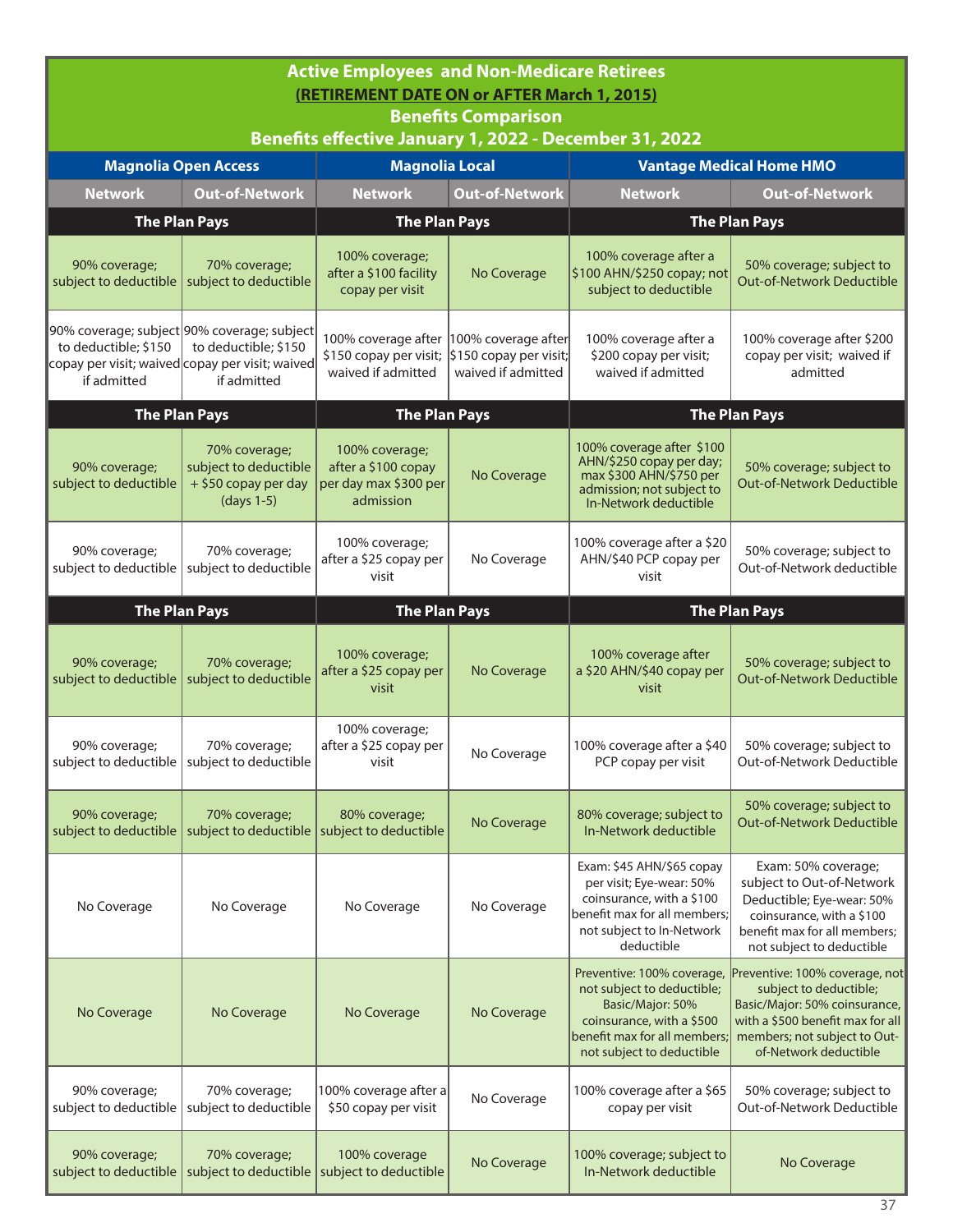| <b>Active Employees and Non-Medicare Retirees</b><br>(RETIREMENT DATE ON or AFTER March 1, 2015)<br><b>Benefits Comparison</b> |                                                        |                                           |                                                                       |                                                              |                                                                                                                         |                               |  |  |  |
|--------------------------------------------------------------------------------------------------------------------------------|--------------------------------------------------------|-------------------------------------------|-----------------------------------------------------------------------|--------------------------------------------------------------|-------------------------------------------------------------------------------------------------------------------------|-------------------------------|--|--|--|
|                                                                                                                                | Benefits effective January 1, 2022 - December 31, 2022 |                                           |                                                                       |                                                              |                                                                                                                         |                               |  |  |  |
|                                                                                                                                | <b>Pelican HRA1000</b>                                 |                                           | <b>Pelican HSA775</b>                                                 |                                                              |                                                                                                                         | <b>Magnolia Local Plus</b>    |  |  |  |
|                                                                                                                                | <b>Network</b>                                         | <b>Out-of-Network</b>                     | <b>Network</b>                                                        | <b>Out-of-Network</b>                                        | <b>Network</b>                                                                                                          | <b>Out-of-Network</b>         |  |  |  |
| <b>Other Coverage</b>                                                                                                          | <b>The Plan Pays</b>                                   |                                           | <b>The Plan Pays</b>                                                  |                                                              |                                                                                                                         | <b>The Plan Pays</b>          |  |  |  |
| <b>Skilled Nursing</b><br><b>Facility Services</b>                                                                             | 80% coverage;<br>subject to<br>deductible              | 60% coverage;<br>subject to<br>deductible | 80% coverage;<br>subject to<br>deductible                             | 60% coverage;<br>subject to<br>deductible                    | 100% coverage;<br>after a \$100<br>copay per day max<br>\$300 per admission                                             | No Coverage                   |  |  |  |
| <b>Hospice Care</b>                                                                                                            | 80% coverage;<br>subject to<br>deductible              | 60% coverage;<br>subject to<br>deductible | 80% coverage;<br>subject to<br>deductible                             | 60% coverage;<br>subject to<br>deductible                    | 100% coverage;<br>subject to<br>deductible                                                                              | No Coverage                   |  |  |  |
| <b>Durable Medical</b><br><b>Equipment (DME) -</b><br><b>Rental or Purchase</b>                                                | 80% coverage;<br>subject to<br>deductible              | 60% coverage;<br>subject to<br>deductible | 80% coverage;<br>subject to<br>deductible                             | 60% coverage;<br>subject to<br>deductible                    | 80% coverage of the<br>first \$5,000 allowable;<br>subject to deductible;<br>100% in excess of<br>\$5,000 per plan year | No Coverage                   |  |  |  |
| <b>Transplant Services</b>                                                                                                     | 80% coverage;<br>subject to<br>deductible              | No Coverage                               | 80% coverage;<br>subject to<br>deductible                             | No Coverage                                                  | 100% coverage;<br>not subject to<br>deductible                                                                          | No Coverage                   |  |  |  |
| <b>Pharmacy</b>                                                                                                                | <b>You Pay</b>                                         |                                           | <b>You Pay</b>                                                        |                                                              |                                                                                                                         | <b>You Pay</b>                |  |  |  |
| Tier 1 - Generic                                                                                                               | 50% up to \$30 <sup>1</sup>                            |                                           |                                                                       | \$10; subject to deductible 1<br>50% up to \$30 <sup>1</sup> |                                                                                                                         |                               |  |  |  |
| Tier 2 - Preferred                                                                                                             | 50% up to \$55 <sup>1,2</sup>                          |                                           | \$25; subject to deductible <sup>1</sup>                              |                                                              |                                                                                                                         | 50% up to \$55 <sup>1,2</sup> |  |  |  |
| Tier 3 - Non-Preferred                                                                                                         | 65% up to \$80 <sup>1,2</sup>                          |                                           | \$50; subject to deductible <sup>1</sup>                              |                                                              |                                                                                                                         | 65% up to \$80 1,2            |  |  |  |
| Tier 4 - Specialty                                                                                                             | 50% up to \$80 1,2                                     |                                           | \$50; subject to deductible <sup>1</sup>                              |                                                              |                                                                                                                         | 50% up to \$80 <sup>1,2</sup> |  |  |  |
| 90 day supply for<br>maintenance drugs<br>from mail order OR<br>at participating 90-<br>day retail network<br>pharmacies       | 2.5 times the cost of applicable<br>maximum copay      |                                           | Applicable copay; Maintenance drugs<br>not subject<br>to deductible** |                                                              | 2.5 times the cost of applicable maximum<br>copay                                                                       |                               |  |  |  |

## **After the out-of-pocket threshold amount of \$1,500 is met by you and/or your covered dependent(s):**

| Tier 1 - Generic       | $$0$ copay $1$   | N/A | $$0$ copay $1$   |
|------------------------|------------------|-----|------------------|
| Tier 2 - Preferred     | \$20 copay $1,2$ | N/A | \$20 copay $1,2$ |
| Tier 3 - Non-Preferred | \$40 copay $1,2$ | N/A | \$40 copay $1,2$ |
| Tier 4 - Specialty     | \$40 copay $1,2$ | N/A | \$40 copay $1,2$ |

**NOTE:** Prior Authorizations and Visit Limits may apply to some benefits - refer to your Plan Document for details.

This comparison chart is a summary of plan features and is presented for general information only. It is not a guarantee of coverage. \*\* For a complete list of maintenance medications visit www.bcbsla.com/state/pages/pharmacybenefits.aspx

I